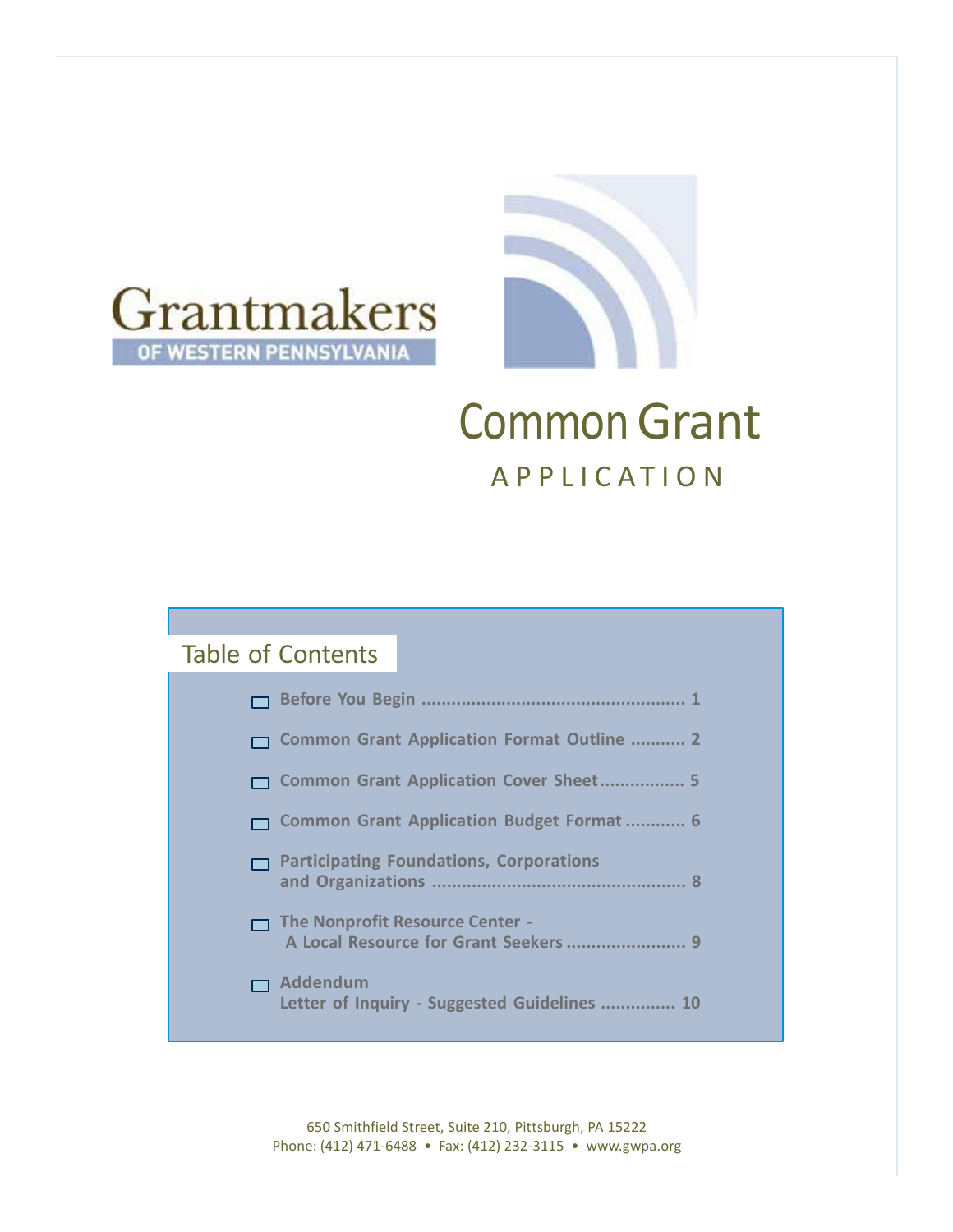### **Before You Begin - Strategies for a Successful CGAF**

#### WHAT IS THE PURPOSE OF THE COMMON GRANT APPLICATION FORMAT APPLICATION?

Grantmakers of Western Pennsylvania created the Common Grant Application Format in 1996 to simplify the process of requesting and making grants. It is designed to benefit both grantseekers and foundation and corporate decision-makers who review grant proposals. It is not a form to be filled in. It is a format to be used as an outline for organizing and writing proposals.

### How Should You Use (AND How Shouldn't You Use) The Common **GRANT APPLICATION FORMAT?**

Read this entire document before you begin. Pay attention to the instructions for preparation that follow. You may duplicate the forms if necessary. Copies can be downloaded at [www.gwpa.org,](http://www.gwpa.org/) or obtained from the Nonprofit Resource Center at The Carnegie Library of Pittsburgh, 4400 Forbes Avenue, Pittsburgh, PA 15213

#### HOW SHOULD YOU START?

Know your purpose. Clarify your organization's priorities and purpose in seeking funds.

#### WHAT SHOULD YOU DO NEXT? RESEARCH, RESEARCH, RESEARCH.

Conduct research to identify foundations and corporations that make grants to your type of organization and in your geographic area. Use the resources of the Nonprofit Resource Center (as outlined on page 9), visit websites, request annual reports and obtain proposal guidelines. Make certain that the purpose of your proposal fits within the funder's guidelines. Now you are ready to consider writing a proposal. But, first, find out about each funder's application process. Some do not want a proposal right away. Many want you to begin by writing a letter of inquiry. Suggested guidelines for a letter of inquiry are in the addendum on page 10. Do not write a full proposal if a letter of inquiry is required.

*Do not simply produce a mass mailing of a single proposal. Take care to tailor each request, particularly in the coverletter and the executive summary,to the specific interests of each funder.*

**TIP**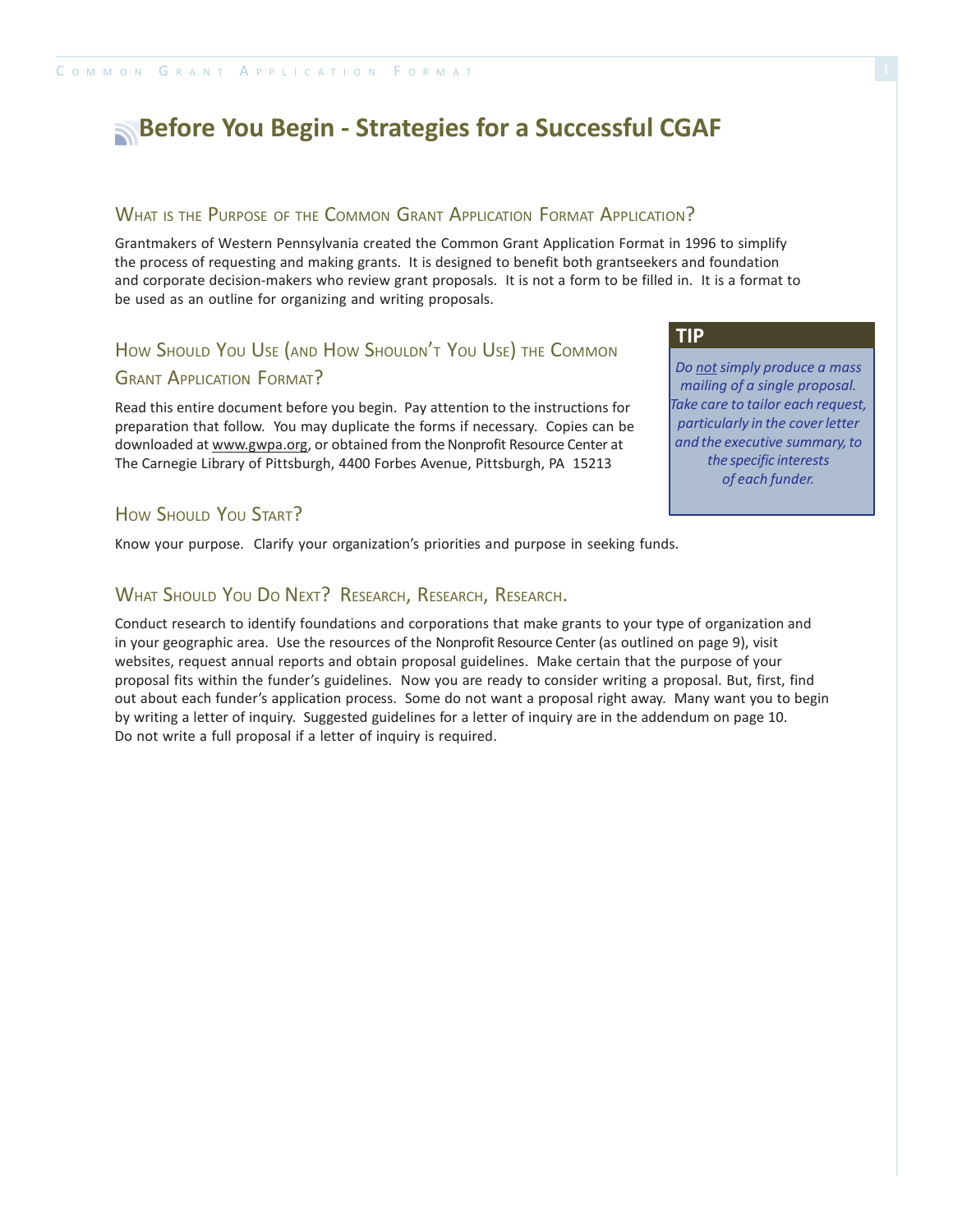### **Common Grant Application Format Outline**

#### **ENSURE YOU SUBMIT A COMPLETE APPLICATION**

A complete application should include the following items in the order indicated:

A. Cover Letter

B. Common Grant Application Format Cover Sheet (Page 5)

C. Executive Summary

D.Narrative (which is based on the CGAF guidelines)

E. Attachments (as indicated on Page 4)

Further explanation of each item is provided below and on the following pages.

#### **TIP**

*Submitthe correct number of copies. This will vary with each organization. Be sure to check each funder's requirements.* 

#### **A. WRITE <sup>A</sup> COVER LETTER.**

Write a one-page cover letter that includes the following:

 $\Box$  Name of the program.

**Purpose of the program.** 

A strategic reason for the funder to consider the program.

Amount requested.

Time period of the program or project.

Name of the contact person and contact information.

The letter should be signed by the board president or chairperson and the executive director. If the proposal is a collaborative request, signatures of the participating organizations' representatives must be provided.

- **B. COMPLETE THE COMMONGRANT APPLICATION FORMAT COVER SHEET (PAGE 5).**
- **C. WRITE AN EXECUTIVE SUMMARY OF THE PROJECT, PROGRAM OR CAMPAIGN.**

Write an executive summary that includes:

Brief description of the project.

Outcomes you plan to achieve.

- Who the project serves and why it is important.
- Why your organization should receive the funds to implement the project and how the funds will be spent.

#### **D. WRITE <sup>A</sup> NARRATIVE.**

Write a narrative that follows the CGAF outline below, using the headings and subheadings provided. As long as the narrative flows in the designated order, feel free to include information that you believe is important to make your case. The questions reflect the general interests of grantmakers, but are not intended to be all inclusive. If a question is not applicable, explain. If a problem exists that might detract from the credibility of your organization or project, address it briefly; do not avoid or dismiss it.

Avoid including the same information in different sections of the narrative. Be thorough, yet strive for brevity. More is not necessarily better.

#### **TIP**

*Share your passion, your organization's uniqueness and strengths and how you will make a difference through your outcomes.*

#### **1.ORGANIZATIONAL INFORMATION.**

Provide background on your organization. If you are an affiliate of another organization, please describe.

State your mission.

Summarize your organization's history.

- Outline current programs and activities.\*
- Highlight accomplishments.

\*If you are applying for a general operating grant, these items may be similar to the ones indicated on the following page under "Purpose of Grant." Just include them in one place.

#### **TIP**

*Be clear and succinct. Differentiate yourself from similar or competing organizations.*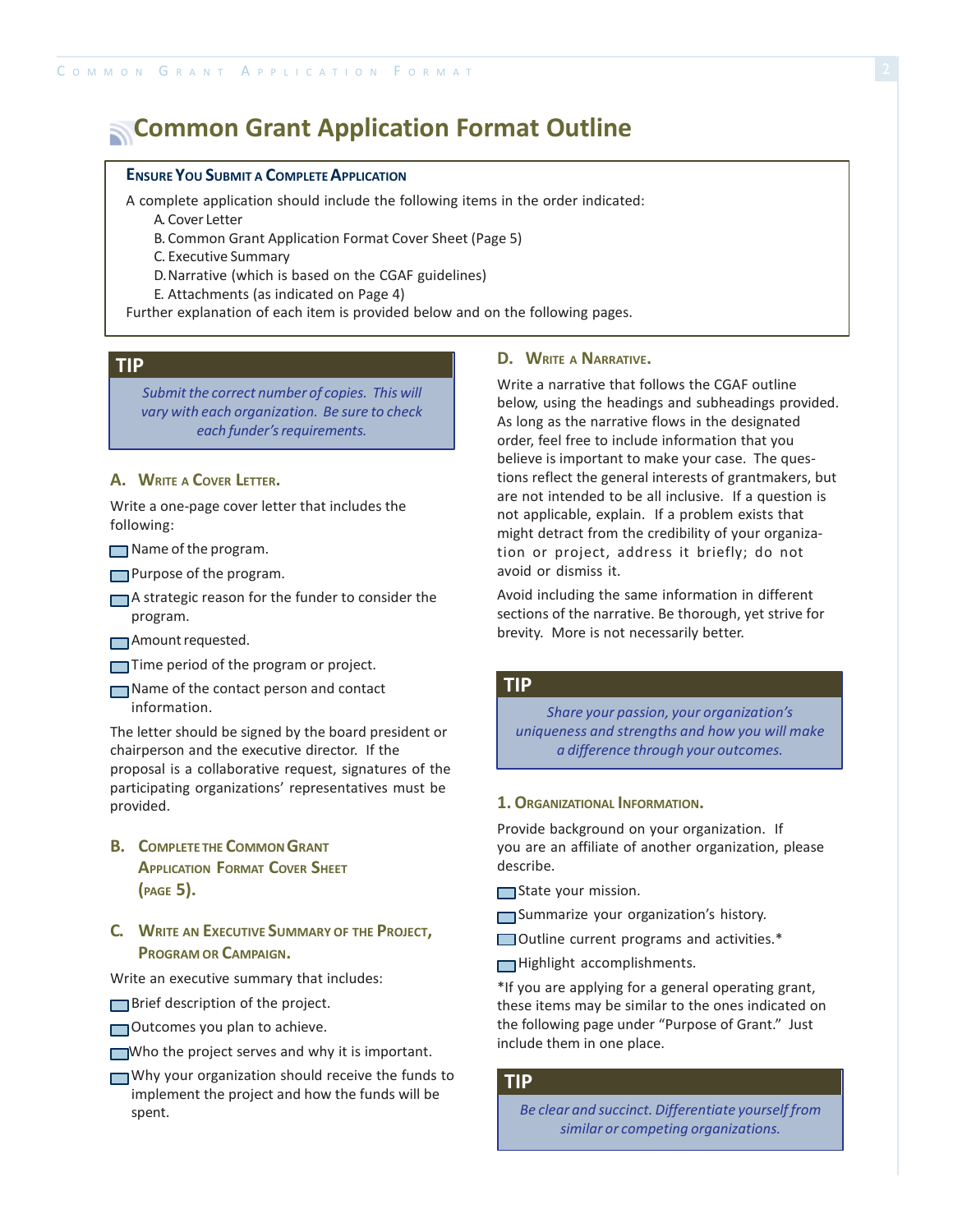### **Common Grant Application Format Outline**

#### **2. Purpose of Grant.**

If you are completing a proposal for a project or program or for operating funds, follow "a" instructions below. If you are completing a proposal for a capital campaign, follow "b" instructions below.

#### **A) Project, Program, and Operating Funds Requests**

- **Problem and Need.** Identify the problem to be addressed and the needs to be met by the project. What unique service(s) would the community be deprived of if you do not undertake this project? Provide supporting data.
- **Program/Project Goal.** Describe the goals and overall impact of the project or program.
- **Program/Project Design.** Describe your **TIP** program objectives, activities, strategies, staffing, partners, timelines and explain how the design will enable you to address the problem or need. Identify the project as a new or continuing program.
- **Sustainability.** Specify your plans for financing the project at the termination of the grant. List other financing sources or strategies that you are developing.

#### **TIP**

*If* a similar program or device has been conducted by *your organization or another, please discuss its impact. Doesitrepresentanexpansionorduplicationofservices in yourarea? Ifit doesn't, define its potentialto serve as amodel programlocally ornationally.*

#### **B) Capital Campaign Requests**

- **Describe the proposed campaign**, including goals and objectives.
- **Purpose and Outcomes.** Describe the goals and desired outcomes of the campaign.
- **Need.** Identify the need/problem to be addressed, target population and number of people to be served.
- **Status and Timetable.** Define the campaign as new or continuing and provide information on its status. Include a timetable for implementation and completion.
- **Partners.** If appropriate, identify any other participating organizations in the campaign and their roles.
- **Leadership.** List the campaign leadership and their affiliations.
- **Regulations.** Identify regulatory approvals, if required.
- **Organizational Impact.** Discuss implications of this campaign in relation to the organization's ongoing operational expenses.
- **Sustainability.** Specify your plans for continuing your progress at the termination of the grant, particularly if operating expenses are projected to increase at completion of the capital project. List other financing sources or strategies you are developing.

*If timing is a critical factor or a "window of opportunity" exists that impacts the success of your capital campaign, please elaborate.*

#### **3. Evaluation.**

- Interim and final evaluation and expenditure reports will be required for every grant awarded. It is important to design your evaluation process at the outset and begin to collect data from the beginning of the project, program or campaign.
- **Outcomes.** Describe the proposed program or project outcomes, with reference to longrange plans of the organization. What outcomes do you want to produce by the end of the first year, second year, etc.? If your program is continuing, what intended outcomes have been achieved thus far?
- **Measurement.** Outline your plan to document progress and results. How will you measure expected outcomes and the effectiveness of your activities? What will be your criteria for success? What tools will you use to evaluate your program and organization (records, surveys, interviews, pre- and post-tests, community feedback, etc.)?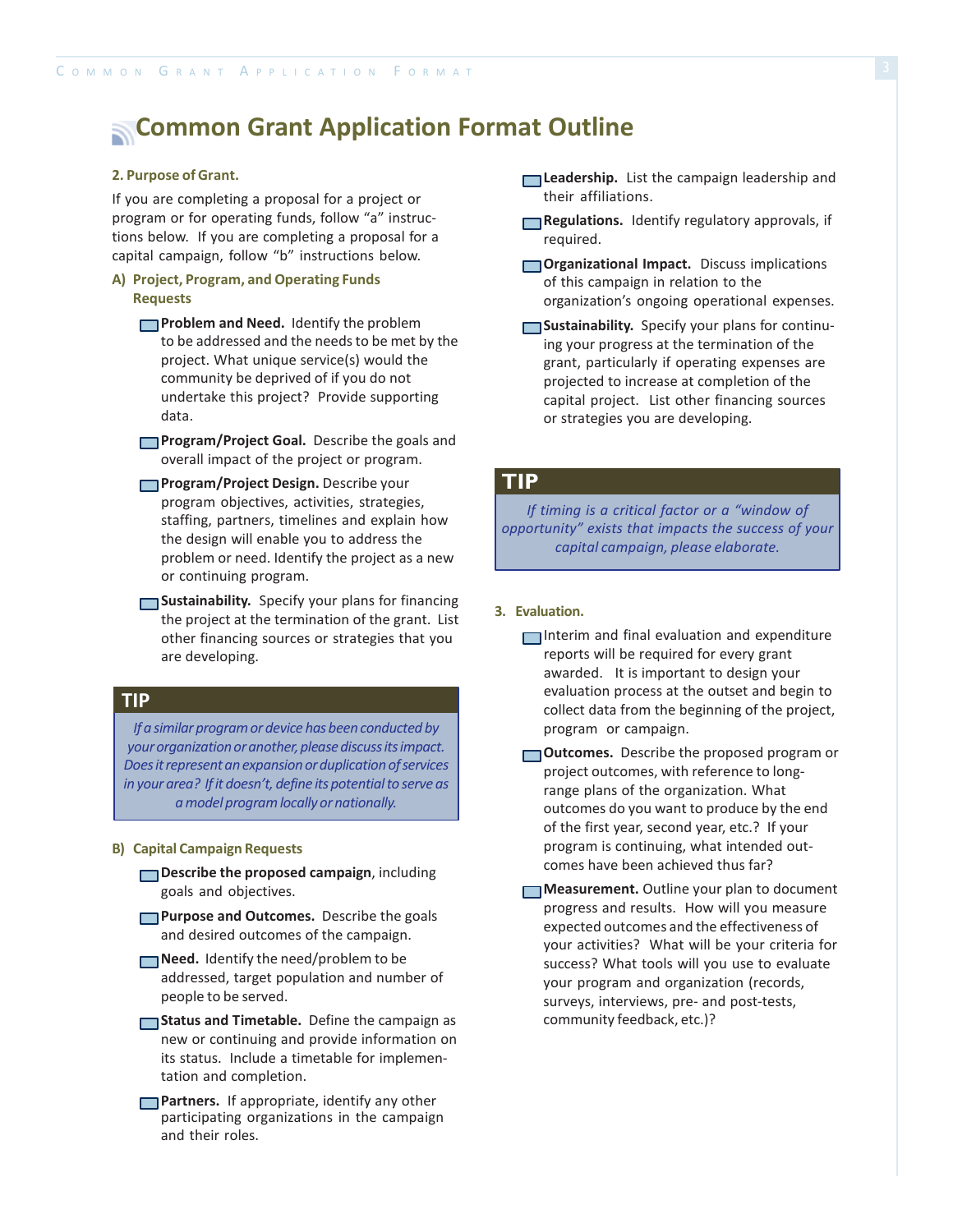### **Common Grant Application Format Outline**

#### **E. ATTACHMENTS.**

Include the following attachments in the order indicated:

- **1. Verification of 501(c)(3) tax-exempt status and public charitiesstatus.**
- Copies of the advance or definitive IRS determination letters indicating 501(c)(3) tax-exempt status and public charities status.
- Copies of the pages of the most recent 990 showing public charities status and public support.
- **2. Organizationalstructure.**
- List of officers and directors, including occupations, places of employment, diversity spread (age, gender, race), and other relevant affiliations.
- List of key staff members, plus résumés and job descriptions of key personnel involved in the project.
- **3. Financial information.**
- Program/Project Budget or Capital Campaign Budget. (See Page 7 for sample format.)
- Organization's Current Operating Budget. Itemize all expenses and revenues.
- Grant Request (Project) Budget. (Depending upon the request, this could be a subset or the same as the program or operating budget.)
- Cash Flow Budget. Some funders may ask for a cash flow budget. Check with the organization for its specific requirement.
- Audited Financial Statements. Include audited financial statements for the most recent year.

#### **4. For capital campaign requests only, also include:**

- **Fundraising Strategy.** Describe your fundraising strategy by donor categories. List other foundation and corporate funders and the amounts committed or requested. Include all public funds and individual contributions supporting the project.
- Board Participation. Specify the amount to be raised from your board.
- Summary of Most Recent Capital Campaign. Outline the campaign goal, amount raised, board contributions, and beginning and ending dates.
- **5. Letters of support.**

If you are collaborating with other organizations or have a need that you want to substantiate, you should include letters of support.

#### **6. Organizational information.**

Annual report or strategic business plan, if available. (Please do not send videos or other unsolicited information.)

#### **TIP**

*Budgetsshould reflectthe financial contributions of otherfunders and potentialfunders, with amounts committed orrequested, and including public funds, individual contributions, and othersources ofincome supporting the project or capital campaign.*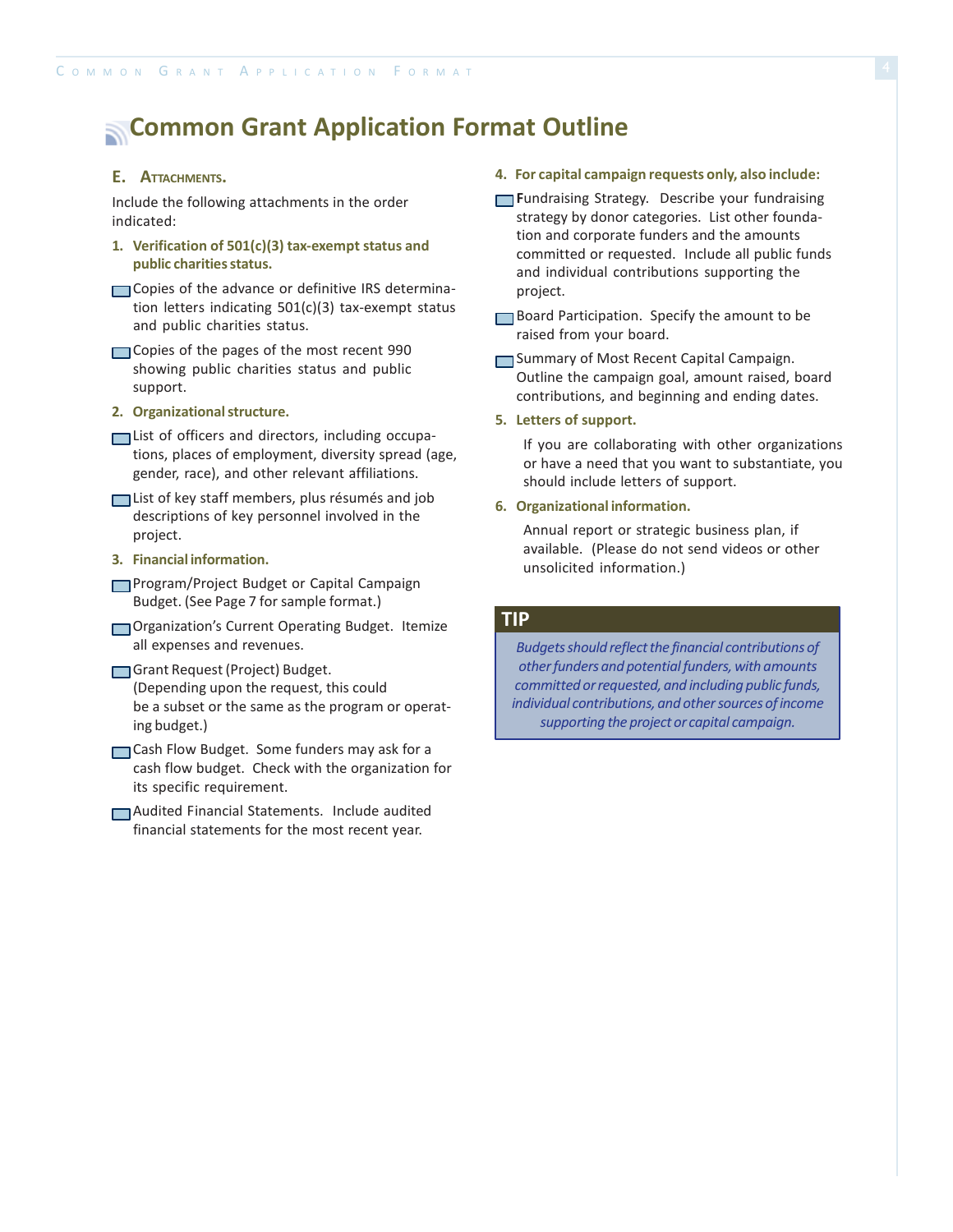### **Common Grant Application Cover Sheet**

| (Should be the same as on IRS determination letter and as supplied on IRS Form 990)                                                                                                                                           |  |  |  |  |
|-------------------------------------------------------------------------------------------------------------------------------------------------------------------------------------------------------------------------------|--|--|--|--|
| Year Founded: Current Annual Operating Budget: \$                                                                                                                                                                             |  |  |  |  |
|                                                                                                                                                                                                                               |  |  |  |  |
|                                                                                                                                                                                                                               |  |  |  |  |
|                                                                                                                                                                                                                               |  |  |  |  |
|                                                                                                                                                                                                                               |  |  |  |  |
|                                                                                                                                                                                                                               |  |  |  |  |
|                                                                                                                                                                                                                               |  |  |  |  |
| Website: New York Changes and Changes and Changes and Changes and Changes and Changes and Changes and Changes and Changes and Changes and Changes and Changes and Changes and Changes and Changes and Changes and Changes and |  |  |  |  |
|                                                                                                                                                                                                                               |  |  |  |  |
| Purpose: experience and a series of the series of the series of the series of the series of the series of the series of the series of the series of the series of the series of the series of the series of the series of the |  |  |  |  |
|                                                                                                                                                                                                                               |  |  |  |  |
|                                                                                                                                                                                                                               |  |  |  |  |
| ,我们也不会有什么。""我们的人,我们也不会有什么?""我们的人,我们也不会有什么?""我们的人,我们也不会有什么?""我们的人,我们也不会有什么?""我们的人                                                                                                                                              |  |  |  |  |
| ,我们也不会有什么。""我们的人,我们也不会有什么?""我们的人,我们也不会有什么?""我们的人,我们也不会有什么?""我们的人,我们也不会有什么?""我们的人                                                                                                                                              |  |  |  |  |
| Beginning and Ending Dates of the Project/Campaign: _____________________________                                                                                                                                             |  |  |  |  |
|                                                                                                                                                                                                                               |  |  |  |  |

#### **I CERTIFY, TO THE BEST OF MY KNOWLEDGE, THAT:**

- 1. The tax-exempt status of this Organization is still in effect,
- 2. This Organization does not support or engage in any terrorist activity, and
- 3. If a grant is awarded to this Organization, the proceeds of that grant will not be distributed to or used to benefit any organization or individual supporting or engaged in terrorism, or used for any other unlawful purpose.

*Signatures:*

President, Board of Directors Date

Executive Director **Date**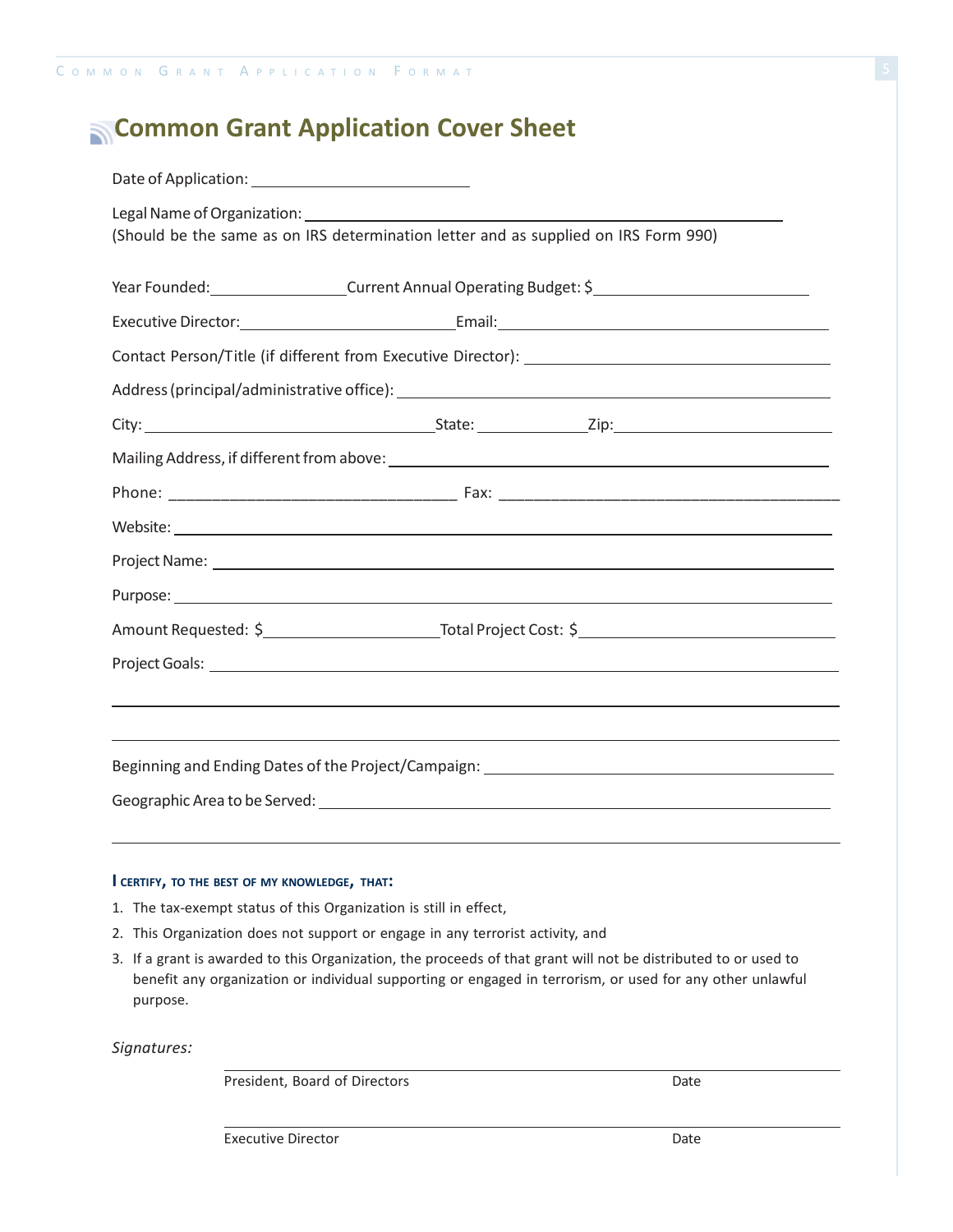### **Common Grant Application Budget Format**

An accurate, detailed budget for proposed projects is a requirement of every funder. Your total budget should be broken down into the items specified below. As long as your budget is typewritten and contains the required information, you may submit it in a format convenient for you. A sample format with suggested revenue and expense categories follows.

#### **A. BUDGET HEADING**

- Specify the budget period (e.g., January 1, 2010 to December 31, 2010).
- Specify the requested amount and the total cost of the project.

#### **B. REVENUE**

If the requested amount is different from the total cost of the project or campaign, itemize all confirmed and anticipated sources of revenue, and provide a revenue total. Refer to the following example for possible revenue categories. Also, indicate the amount of funds, if any, for this project that will be drawn down from your operating budget and/or reserve fund or endowment.

#### **C. EXPENSES**

Itemize your expenses and provide an expense total. Include any additional items relevant to your particular program, project or campaign.

#### **D. NARRATIVE**

This section should include:

- A list of assumptions on which the budget was based.
- An explanation of any unusual budget items.
- The percentage of overhead applied to the project should precede the itemized listing, if applicable.
- In-kind expenses and donations or matching funds should also be described.
- $\Box$ If your organization has affiliates and/or subsidiaries, please explain.

See next page for sample project budget format and categories.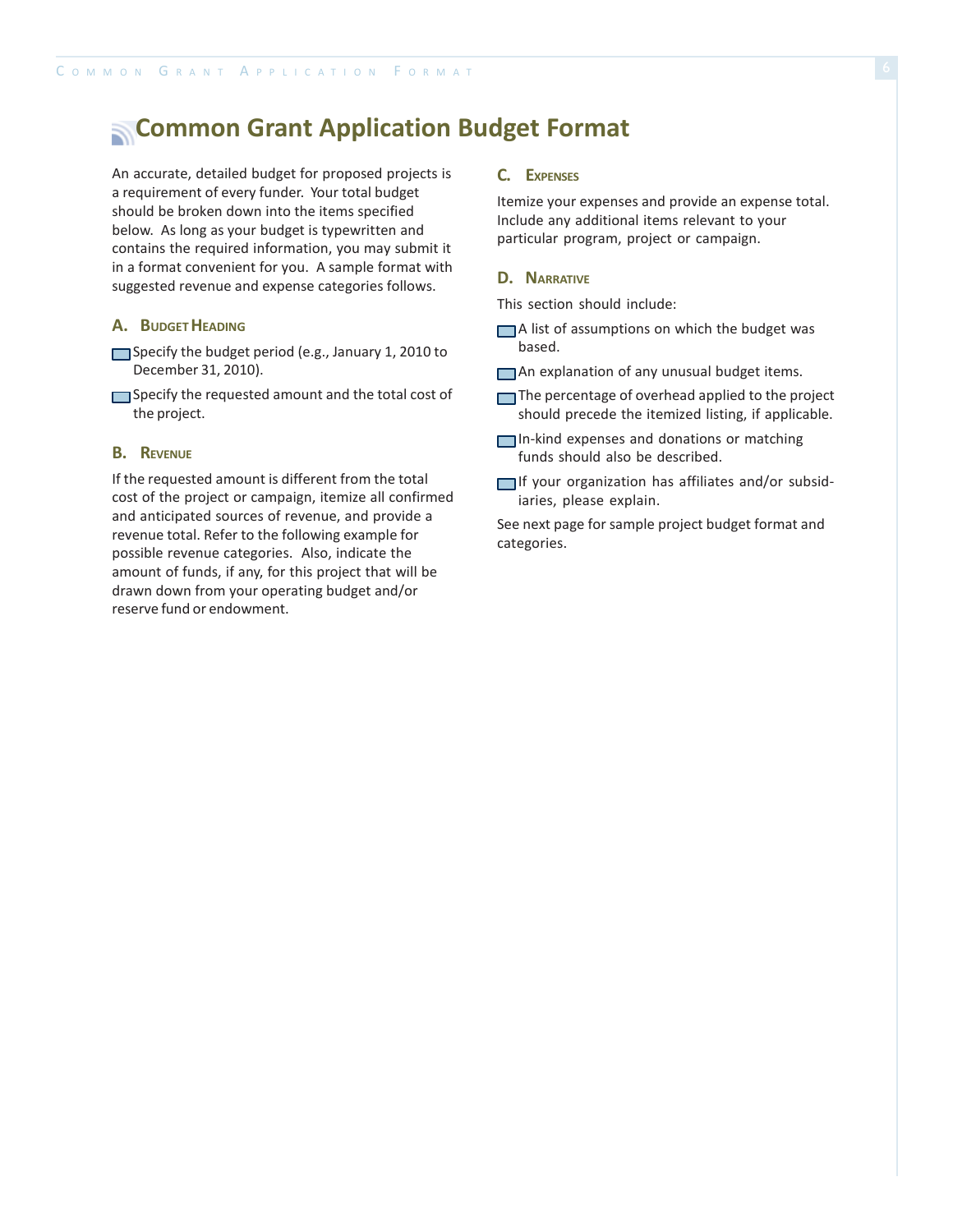## **Common Grant Application Budget Format**

#### **E. SAMPLE PROJECT BUDGET FORMAT AND CATEGORIES**

| <b>REVENUE</b>                                                        | Committed<br><b>Funds</b> | Pending<br>Funds     |
|-----------------------------------------------------------------------|---------------------------|----------------------|
| 1. Grants/Contracts/Contributions                                     |                           |                      |
| Local Government                                                      |                           |                      |
| <b>State Government</b>                                               |                           |                      |
| Foundations (itemize on separate lines)                               |                           |                      |
| Corporations (itemize on separate lines)                              |                           |                      |
| Individuals                                                           |                           |                      |
| Other (specify)                                                       |                           |                      |
| 2. Earned Income                                                      |                           |                      |
| Events                                                                |                           |                      |
| <b>Publications and Products</b>                                      |                           |                      |
| 3. Membership Income                                                  |                           |                      |
| 4. In-Kind Support                                                    |                           |                      |
| 5. Other (specify)                                                    |                           |                      |
| <b>TOTAL REVENUE</b>                                                  |                           |                      |
|                                                                       | Amount Requested          | <b>Total Project</b> |
| <b>EXPENSE</b>                                                        | In This Proposal          | Expenses             |
| Personnel                                                             |                           |                      |
| Salaries and Wages <sup>*</sup> (see Example below)                   |                           |                      |
| Payroll Taxes                                                         |                           |                      |
| <b>Benefits</b>                                                       |                           |                      |
| Consultants and Professional Fees                                     |                           |                      |
| Travel/Professional Development                                       |                           |                      |
| Operations                                                            |                           |                      |
| Rent                                                                  |                           |                      |
| Utilities                                                             |                           |                      |
| Telecommunications                                                    |                           |                      |
| Postage/Messenger                                                     |                           |                      |
| Printing and copying                                                  |                           |                      |
| Equipment                                                             |                           |                      |
| Supplies                                                              |                           |                      |
| Other                                                                 |                           |                      |
| <b>TOTAL EXPENSE</b>                                                  |                           |                      |
| *(Example)<br>Full-Time Personnel<br>Executive Director  \$           |                           |                      |
| Part-Time Personnel<br>Staff Position #1  \$<br>Staff Position #4  \$ |                           |                      |
| Staff Position #2  \$<br>Staff Position #5 \$                         |                           |                      |
| Staff Position #3  \$<br>Staff Position #6  \$                        |                           |                      |
|                                                                       |                           |                      |
| SURPLUS (DEFICIT)                                                     |                           |                      |
|                                                                       |                           |                      |
| <b>TOTAL REVENUE</b>                                                  |                           |                      |
| (TOTAL EXPENSE)                                                       |                           |                      |
| <b>TOTAL SURPLUS (DEFICIT)</b>                                        |                           |                      |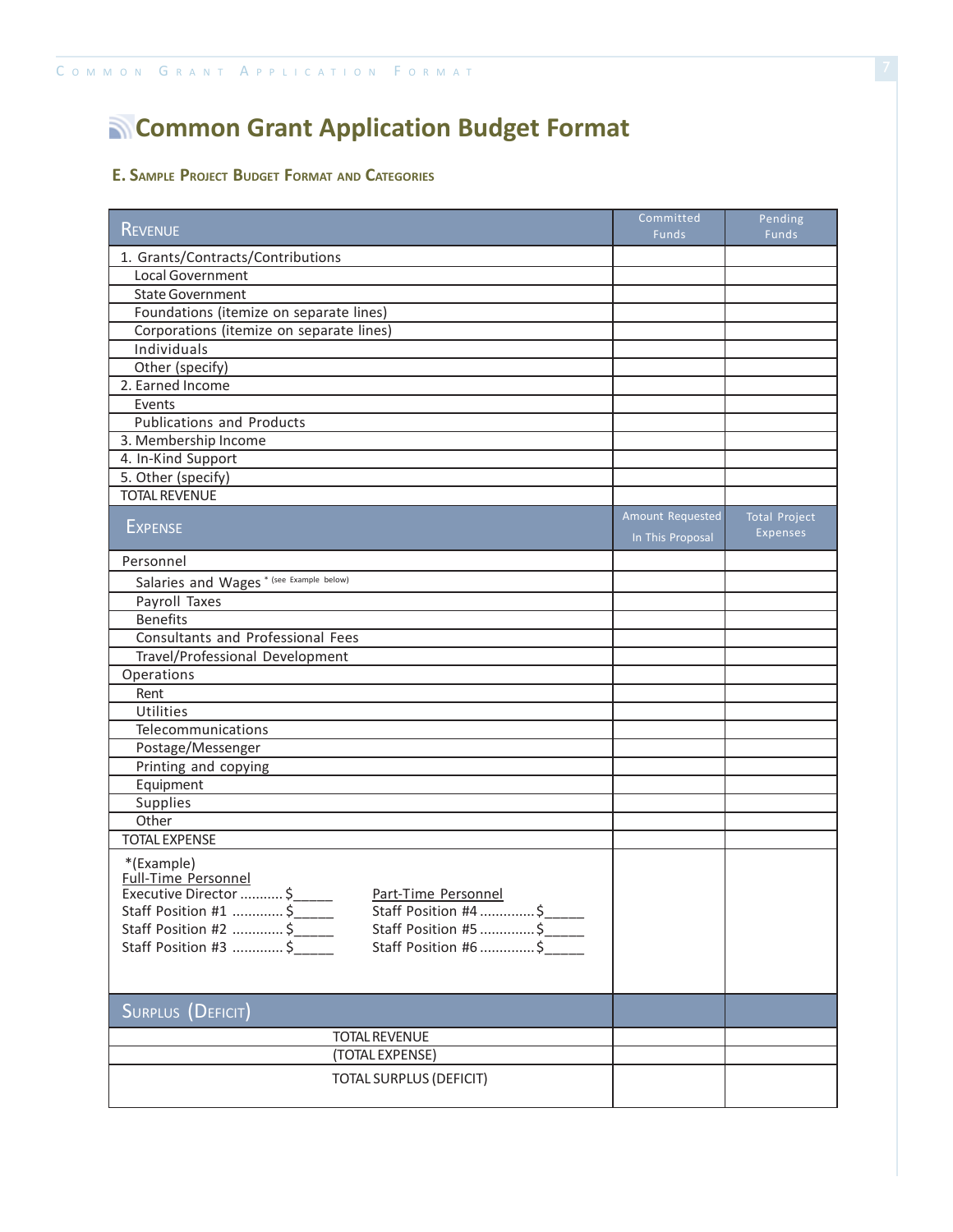### **Participating Foundations, Corporations and Organizations**

Following is a list of foundations and corporations that accept the *CGA* as of Summer 2009. For the most up-todate listing, visit [www.gwpa.org,](http://www.gwpa.org/) under the Resources Tab, for Nonprofits and Community.

Note: Many funders do not want to receive a complete proposal initially. Instead they may ask you to submit a letter of inquiry as the first step. (Suggested guidelines for writing a letter of inquiry are contained in the Addendum on page 10.) Be sure to research each funder's preference.

American Eagle Outfitters Foundation Beaver County Foundation Beckwith Family Foundation Birmingham Foundation Claude Worthington Benedum Foundation Community Foundation of Greene County Dollar Bank Dominion Foundation Donald & Sylvia Robinson Family Foundation DSF Charitable Foundation Eat'n Park Hospitality Group Eden Hall Foundation Falk Foundation FISA Foundation Hawthorn PNC Family Wealth - Private Foundation Management Services Jack Buncher Foundation Jewish Healthcare Foundation Katherine Mabis McKenna Foundation

Laurel Foundation Massey Charitable Trust McCune Foundation Pittsburgh Child Guidance Foundation PNC Charitable Trust Grant Review Committee PNC Foundation POISE Foundation Richard King Mellon Foundation Roy A. Hunt Foundation Rust Foundation Staunton Farm Foundation The Buhl Foundation The Community Foundation of Fayette County The Community Foundation of Westmoreland County The Forbes Funds The Grable Foundation United States Steel Foundation, Inc. Wagner Family Charitable Trust Washington County Community Foundation

Note: Many other foundations may welcome it if you follow the Common Grant Application Format. You may wish to contact them and ask if this is appropriate.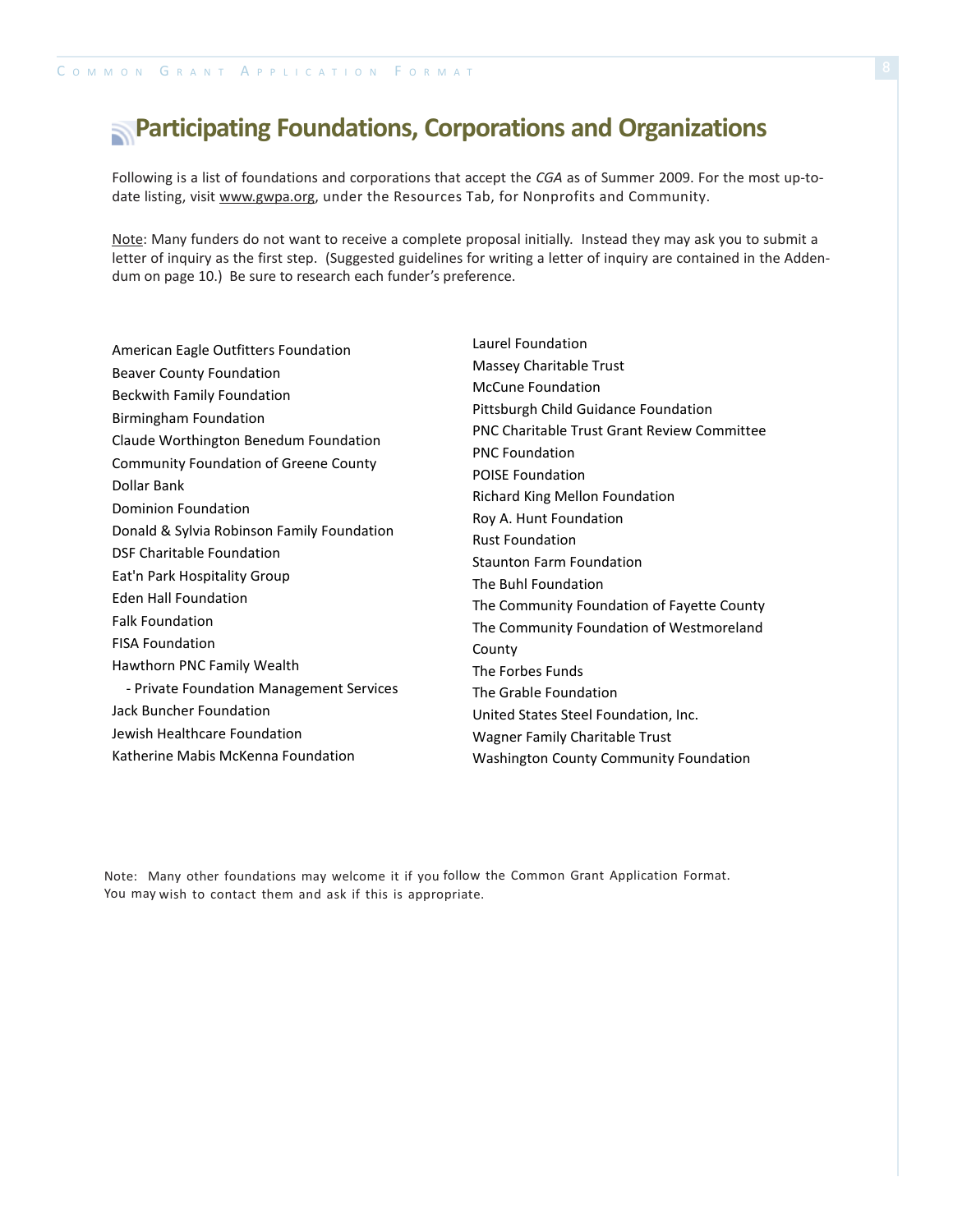### **The Nonprofit Resource Center – A Local Resource for Grant Seekers**

The Nonprofit Resource Center at the Carnegie Library of Pittsburgh is part of a nationwide network of grantsinformation libraries. It is a Funding Information Network partner of the Foundation Center, a national clearinghouse for information on philanthropic giving headquartered in New York City. The library's collection includes books, periodicals and databases with information on:

- Grants and Funding Organizations **Philanthropy**
- 
- 

**Proposal Writing Communist Communist Proposal Writing Communist Proposal Writing** 

Fundraising **Fundraising** Volunteerism

A sample of directory, index, book and periodical titles includes:

- 
- National Directory of Corporate Giving The Grantseeker's Guide to Winning Proposals
- The Foundation Directory **Program Evaluation & Performance Measurement** 
	-
	-
- 
- The Chronicle of Philanthropy The Foundation Center's Guide to Proposal Writing

The Nonprofit Resource Center also:

- Offers low-cost seminars on a variety of topics related to grantwriting, fundraising, etc.
- Publishes free monthly eNewsletter (log on to web site below to register)

**TIP**

*It is advisable to call The Nonprofit Resource Center and make an appointment with an advisor who will assist you in conducting a search for potential funders.*

#### *For information, call or visit:*

The Nonprofit Resource Center The Carnegie Library of Pittsburgh 4400 Forbes Avenue, Pittsburgh, PA 15213 Phone: (412) 622-6277 http://carnegielibrary.org/locations/nonprofitcenter